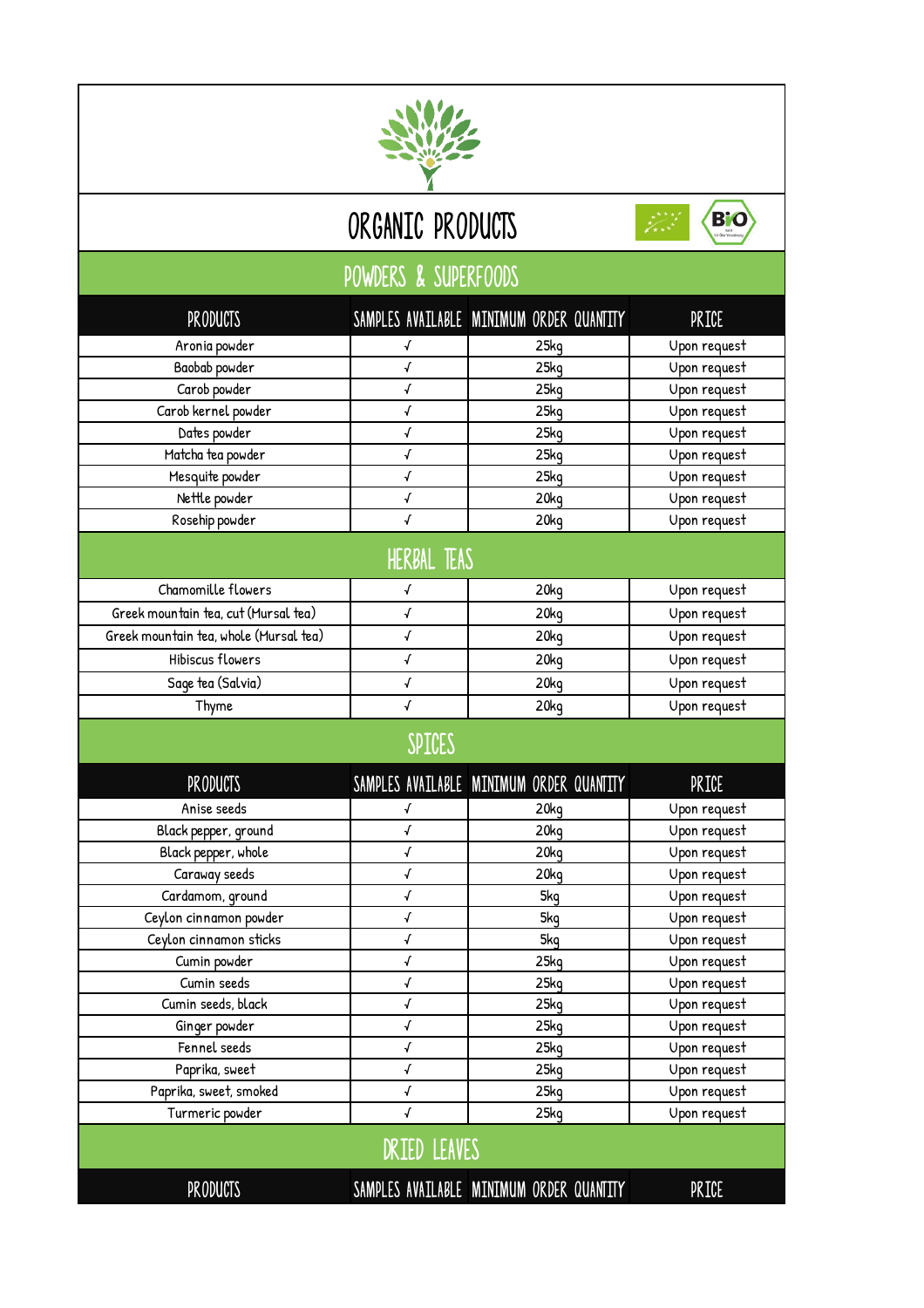| Basil             | $\boldsymbol{\mathcal{J}}$ | 10kg                                     | Upon request |  |  |
|-------------------|----------------------------|------------------------------------------|--------------|--|--|
| Marjoram          | √                          | 10kg                                     | Upon request |  |  |
| Oregano           | $\sqrt{ }$                 | 10kg                                     | Upon request |  |  |
| Rosemary          | √                          | 10kg                                     | Upon request |  |  |
|                   |                            |                                          |              |  |  |
| BEE PRODUCTS      |                            |                                          |              |  |  |
| <b>PRODUCTS</b>   |                            | SAMPLES AVAILABLE MINIMUM ORDER QUANTITY | <b>PRICE</b> |  |  |
| Bee pollen        | $\sqrt{ }$                 | 5kq                                      | Upon request |  |  |
| <b>FLOURS</b>     |                            |                                          |              |  |  |
|                   |                            |                                          |              |  |  |
| <b>PRODUCTS</b>   |                            | SAMPLES AVAILABLE MINIMUM ORDER QUANTITY | <b>PRICE</b> |  |  |
| Coconut flour     | √                          | 20kg                                     | Upon request |  |  |
| Flax seed flour   | $\boldsymbol{\mathcal{J}}$ | 20 <sub>kq</sub>                         | Upon request |  |  |
| Hazelnut flour    | √                          | 20kg                                     | Upon request |  |  |
| Tapioca starch    | $\checkmark$               | 20kg                                     | Upon request |  |  |
| <b>NUTS</b>       |                            |                                          |              |  |  |
| Almonds           | √                          | 20kg                                     | Upon request |  |  |
| Almonds blanched  | $\checkmark$               | 20kg                                     | Upon request |  |  |
| Brazil nuts       | √                          | 20 <sub>kq</sub>                         | Upon request |  |  |
| Cashew nuts       | √                          | 20 <sub>kq</sub>                         | Upon request |  |  |
| Hazelnuts         | $\sqrt{ }$                 | 20kg                                     | Upon request |  |  |
| Walnut halves     | √                          | 20kg                                     | Upon request |  |  |
| BEANS AND SEEDS   |                            |                                          |              |  |  |
| <b>PRODUCTS</b>   |                            | SAMPLES AVAILABLE MINIMUM ORDER QUANTITY | PRICE        |  |  |
| Adzuki beans      | √                          | 20kg                                     | Upon request |  |  |
| Amaranth          | $\checkmark$               | 10kg                                     | Upon request |  |  |
| Mung beans        | √                          | 20kg                                     | Upon request |  |  |
| Pumpkin seeds     | √                          | 20kg                                     | Upon request |  |  |
| Quinoa, black     | $\pmb{\mathcal{N}}$        | 20kg                                     | Upon request |  |  |
| Quinoa, red       | $\pmb{\sqrt{}}$            | 20 <sub>kq</sub>                         | Upon request |  |  |
| Quinoa, white     | $\sqrt{ }$                 | 20kq                                     | Upon request |  |  |
| Quinoa, tricolor  | $\checkmark$               | 20kg                                     | Upon request |  |  |
| <b>SWEETENERS</b> |                            |                                          |              |  |  |
| <b>PRODUCTS</b>   |                            | SAMPLES AVAILABLE MINIMUM ORDER QUANTITY | <b>PRICE</b> |  |  |
| Coconut sugar     | √                          | 20kg                                     | Upon request |  |  |
| Cocog begns       | $\pmb{\mathcal{N}}$        | 20 <sub>kq</sub>                         | Upon request |  |  |
| Cocog nibs        | $\sqrt{ }$                 | 20 <sub>kq</sub>                         | Upon request |  |  |
| Cocoa powder      | $\pmb{\sqrt{}}$            | 20kg                                     | Upon request |  |  |
| Muscovado sugar   | √                          | 20 <sub>kq</sub>                         | Upon request |  |  |

N.B. There is a 5-20% discount for larger quantities.